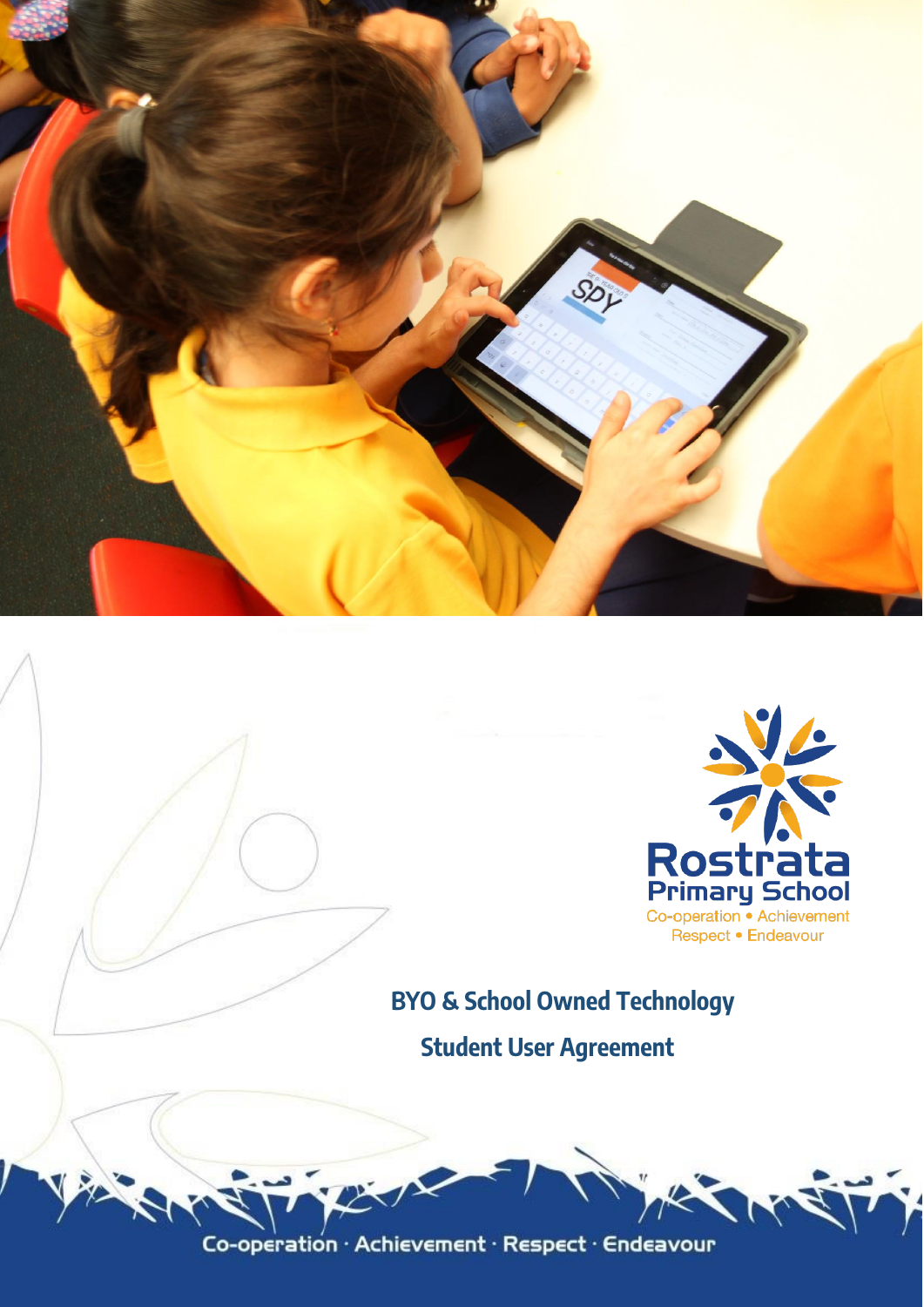# BYO and School Owned Technology

į

### Rationale:

Rostrata Primary School applies instructional technology in a way that optimises teaching and learning. Beliefs:

- Students are engaged in a challenging curriculum that focuses on authentic learning
- Teachers function as coaches, mentors, advocates and managers of instruction and use technology to enrich and support learning across the curriculum
- The school is an environment where all students and staff have access to a range of current technology and staff can access the most up to-date professional learning

## Procedures:

- Students and parents/guardians must read, understand and sign the Student User Agreement before students will be permitted to connect their personal iPad to the school's network.
- Students can only use a personal technology device at school, with the knowledge and written approval of parent/quardian and Rostrata Primary School.
- Students can only use a device for educational purposes whilst on school premises.
- Students can only use / connect to the school network when on the school premises.
- When resolving cases where a school or student-owned device has been damaged, existing school policies and procedures will apply.
- . The school website will contain information and documents relevant for current and prospective parents.

#### Conclusion:

This policy ensures integration and application of instructional technology that supports the teaching and learning of students and teachers at Rostrata Primary School. This policy will be reviewed annually.

# **[Information Booklet link](http://www.rostrataps.wa.edu.au/wp-content/uploads/2020/06/BYO-iPAD-Information-Booklet-final.pdf)**

Co-operation  $\cdot$  Achievement  $\cdot$  Respect  $\cdot$  Endeavour